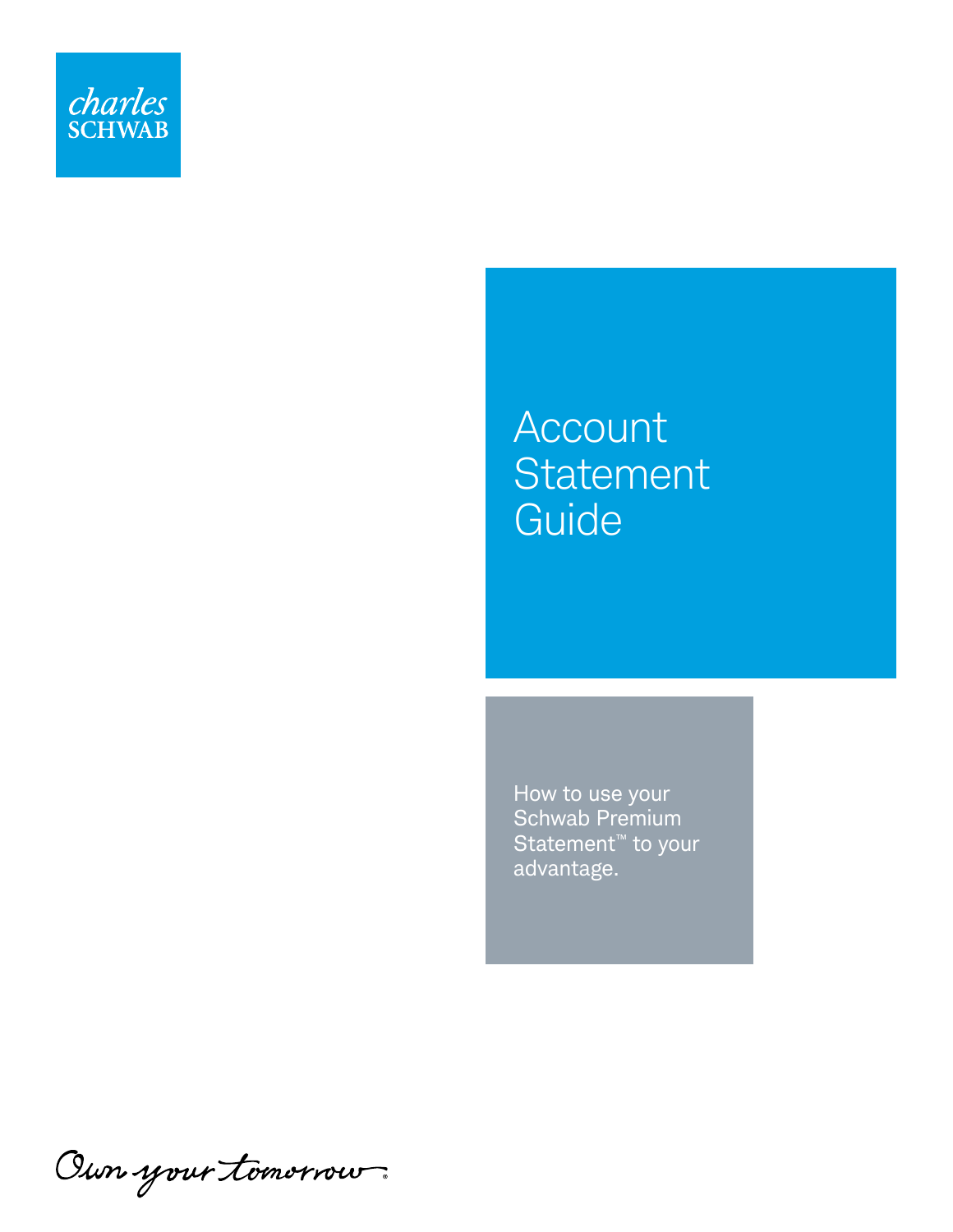#### Gauge the pulse of the marketplace.



For illustrative purposes only.

- **1 Market Monitor**–This section provides market rate information that is relevant to your investments. The Schwab Money Market Fund™ and Schwab Govt Money Market Fund™ yield is the seven-day annualized yield.
- **2 Indices**—Indices lists are popular indicators of overall market performance and allow you to compare the performance of your portfolio to them. These are not total market return indices—they don't include reinvested dividends and distributions.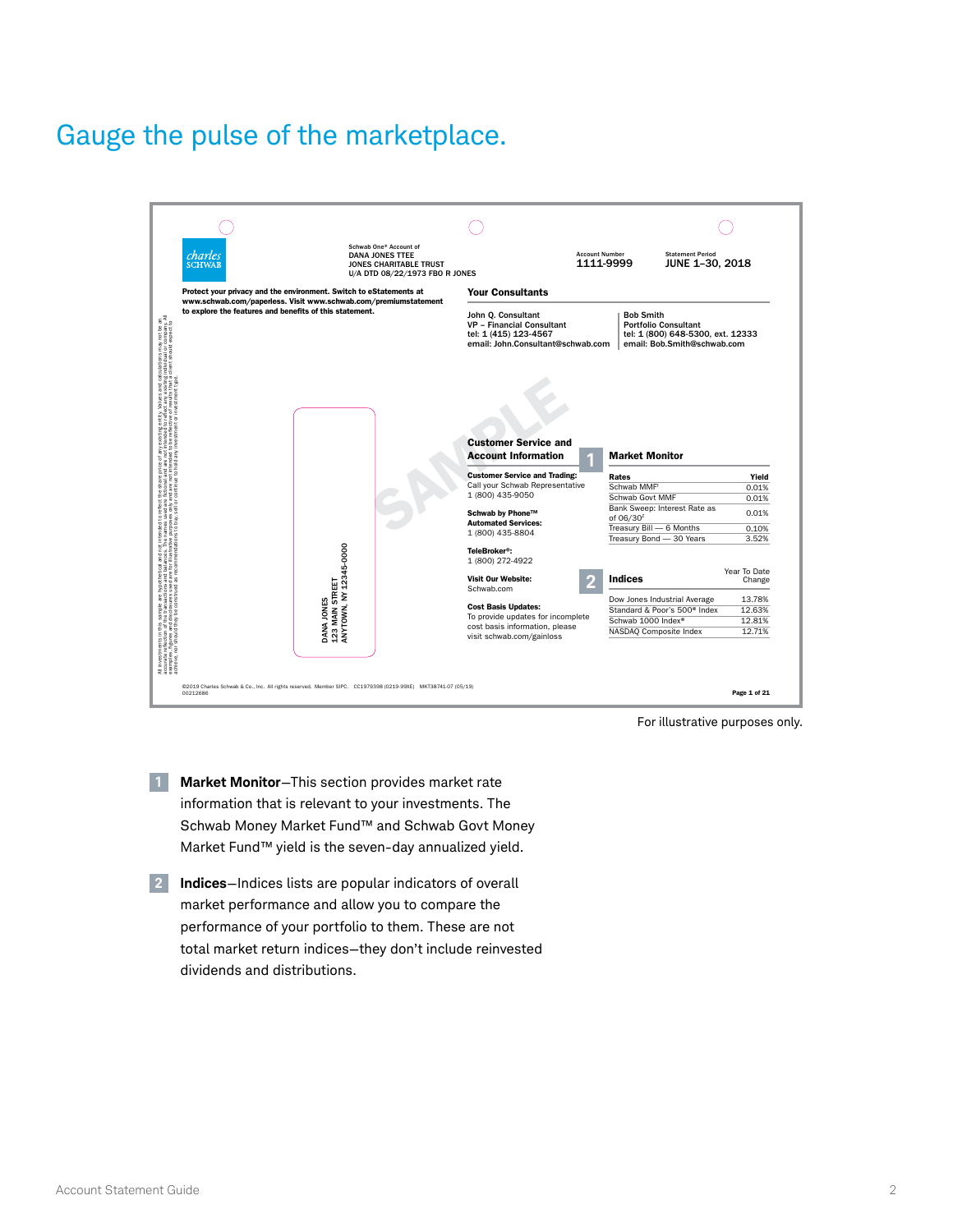# View highlights of your account at a glance.



For illustrative purposes only.

- **1 Change in Account Value** is organized by cash flow activity followed by investment value changes. Activity here is detailed out further in the cash transaction summary and gain loss sections of the statement.
- **2 Credits, Debits, and Transfers** reflect net transaction activity and can include items like interest earned, deposits completed, and securities purchased.
- **3 Income Reinvested** is the amount of dividends and capital gains that is reinvested. Money market dividends are automatically reinvested.

**4 Change in Value of Investments** reflects the change in value that is attributed to market growth or decline. It is calculated by removing the effects of deposits, withdrawals, fees, charges, transfers, and income that has been reinvested from the Change in Account Value (Ending Value minus Starting Value).

The formula is as follows: Ending Value

- **Starting Value**
- **Change in Account Value** 
	- Deposits & Withdrawals
	- Dividends & Interest
	- Fees & Charges
	- Transfers
	- Income Reinvested
	- = **Change in Value of Investments**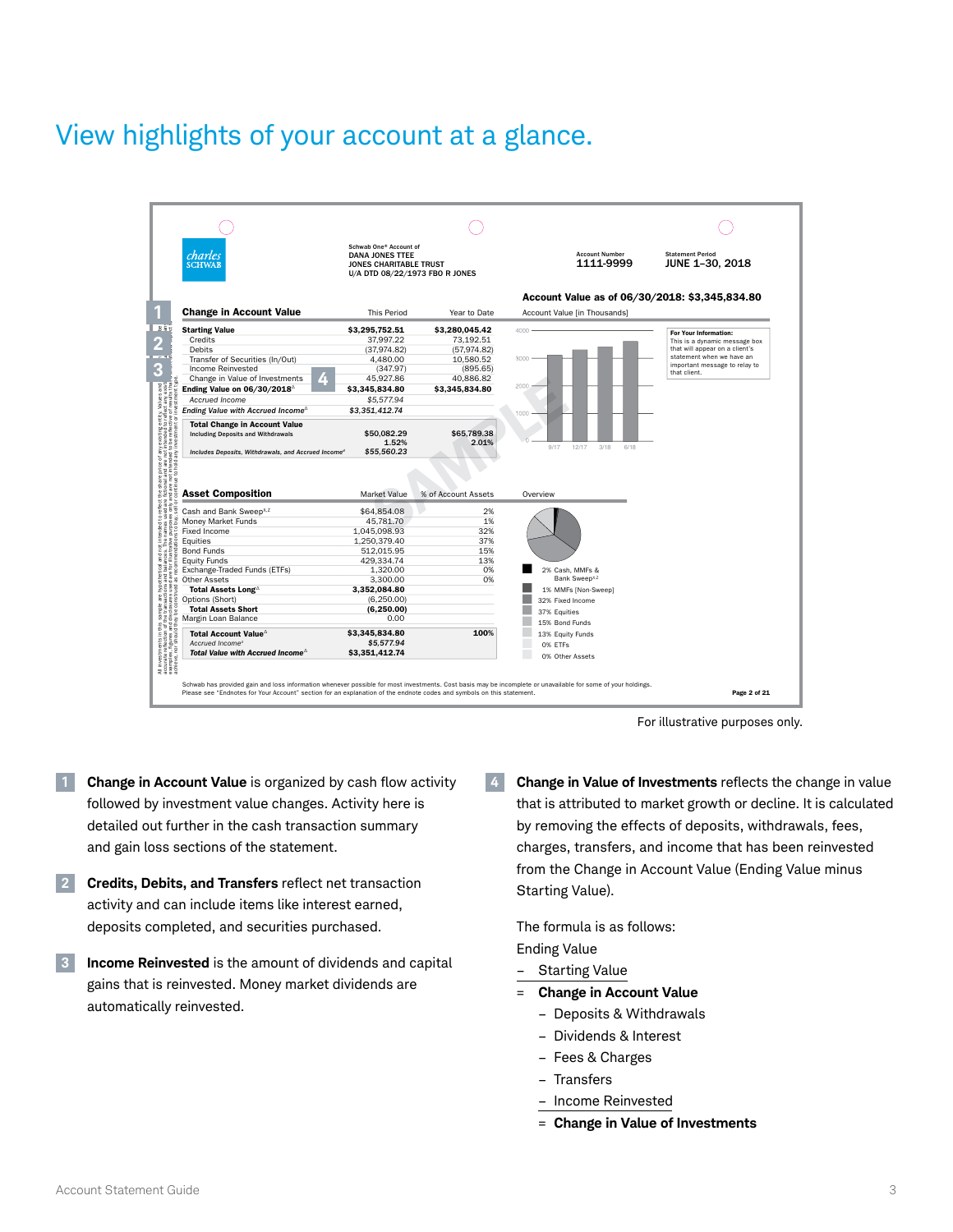#### View highlights of your account at a glance. (Continued)



For illustrative purposes only.

- **5 Accrued Income** represents the total of estimated dividends and interest for your investments that has accrued but has not yet been received. Ending Value with Accrued Income is for reference only; accrued income is not included in the actual account value.
- **6 Historical View of Account Value** provides a quick snapshot of changes over the last four quarters.
- **7 Asset Composition** offers clear portfolio details and charts. It helps you manage risk by allowing you to continually check to see if you still have the right mix of assets for your risk tolerance and goals.
- **8 % of Account Assets** column shows the percentage of each investment type relative to the overall value of your account. These figures correspond to the Overview pie chart to the right.
- **9 Messaging** displays important notices about your account and your investments.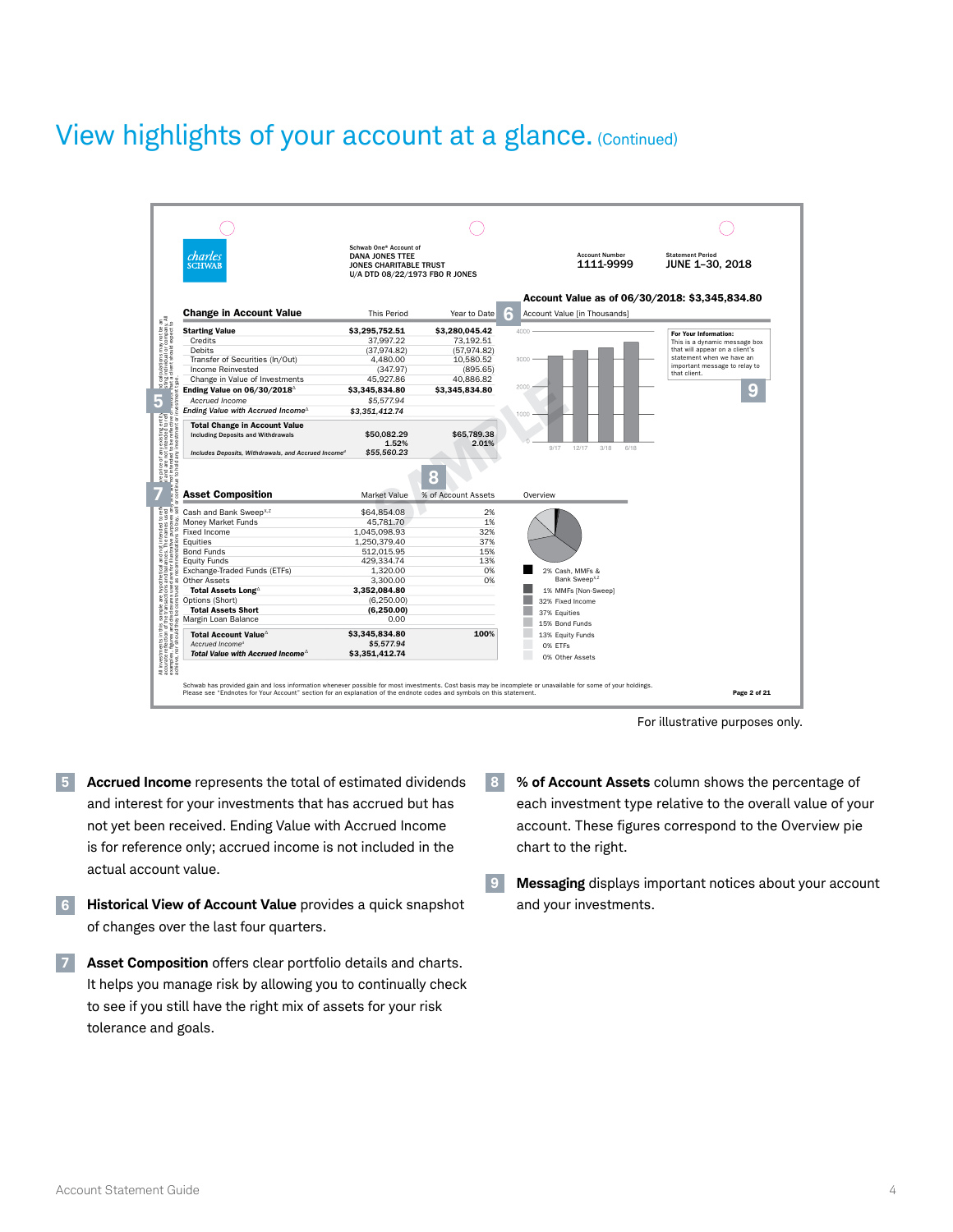#### Get an overview of your income and margin account.

| charles<br><b>SCHWAB</b>                                                                                                                                                                                                                                                 | Schwab One <sup>®</sup> Account of<br><b>DANA JONES TTEE</b><br><b>JONES CHARITABLE TRUST</b><br>U/A DTD 08/22/1973 FBO R JONES                                                                                                                                    |                    |                                            | <b>Account Number</b><br>1111-9999 | <b>Statement Period</b><br>JUNE 1-30, 2018 |
|--------------------------------------------------------------------------------------------------------------------------------------------------------------------------------------------------------------------------------------------------------------------------|--------------------------------------------------------------------------------------------------------------------------------------------------------------------------------------------------------------------------------------------------------------------|--------------------|--------------------------------------------|------------------------------------|--------------------------------------------|
|                                                                                                                                                                                                                                                                          |                                                                                                                                                                                                                                                                    |                    | <b>Realized Gain or (Loss) This Period</b> |                                    | <b>Unrealized Gain or (Loss)</b>           |
| <b>Gain or (Loss) Summary</b>                                                                                                                                                                                                                                            |                                                                                                                                                                                                                                                                    |                    | <b>Short Term</b>                          | Long Term                          |                                            |
| <b>All Investments</b>                                                                                                                                                                                                                                                   |                                                                                                                                                                                                                                                                    |                    | \$652.17                                   | \$3,051.61                         | \$408.176.42                               |
| Values may not reflect all of your gains/losses.                                                                                                                                                                                                                         |                                                                                                                                                                                                                                                                    | <b>This Period</b> |                                            | Year to Date                       |                                            |
| <b>Income Summary</b>                                                                                                                                                                                                                                                    | Federally Tax-Exempt <sup>1</sup>                                                                                                                                                                                                                                  |                    | <b>Federally Taxable</b>                   | Federally Tax-Exempt <sup>1</sup>  | <b>Federally Taxable</b>                   |
| Deposit Account Interest                                                                                                                                                                                                                                                 |                                                                                                                                                                                                                                                                    | 0.00               | 278.23                                     | 0.00                               | 278.23                                     |
| Money Funds Dividends                                                                                                                                                                                                                                                    |                                                                                                                                                                                                                                                                    | 0.00               | 275.48                                     | 0.00                               | 873.42                                     |
| Cash Dividends <sup>3</sup>                                                                                                                                                                                                                                              |                                                                                                                                                                                                                                                                    | 0.00               | 3.21                                       | 0.00                               | 23.11                                      |
| <b>Treasury Bond Interest</b>                                                                                                                                                                                                                                            |                                                                                                                                                                                                                                                                    | 0.00               | 356.25                                     | 0.00                               | 356.25                                     |
| <b>Total Capital Gains</b>                                                                                                                                                                                                                                               |                                                                                                                                                                                                                                                                    | 0.00               | 69.28                                      | 30.00                              | 956.25                                     |
| <b>Total Income</b><br>2                                                                                                                                                                                                                                                 |                                                                                                                                                                                                                                                                    | 0.00               | 982.45                                     | 30.00                              | 2,487.26                                   |
| <b>Accrued Interest Paid<sup>4</sup></b>                                                                                                                                                                                                                                 |                                                                                                                                                                                                                                                                    | 0.00               | (33.25)                                    | 0.00                               | (124.47)                                   |
| ă<br>Interest Paid on Margin Loan-This Period <sup>2</sup>                                                                                                                                                                                                               |                                                                                                                                                                                                                                                                    |                    | 0.00                                       |                                    |                                            |
| Interest Paid on Margin Loan-Year to Date <sup>2</sup>                                                                                                                                                                                                                   | <sup>1</sup> Certain income in this category may qualify for state tax exemption; consult your tax advisor.                                                                                                                                                        |                    | 12.83                                      |                                    |                                            |
| buy.<br>and not intended<br>an oes. The names<br>illustrative purpose<br>mmendations to buy<br><sup>2</sup> Certain margin loan interest may be deductible; consult your tax advisor.                                                                                    | <sup>3</sup> Amounts reported as Cash Dividends in the Income Summary may include substitute payments in lieu of income.<br><sup>4</sup> Certain accrued interest paid on taxable bonds may be deductible; consult your tax advisor.<br><b>Margin Loan Balance</b> |                    | <b>Funds Available</b>                     | <b>Securities</b>                  | <b>Margin Loan Rates</b>                   |
| <b>Margin Loan Information</b>                                                                                                                                                                                                                                           |                                                                                                                                                                                                                                                                    |                    | ł<br>to Withdraw*                          | <b>Buying Power*</b>               | Vary by Balance                            |
| This Period                                                                                                                                                                                                                                                              |                                                                                                                                                                                                                                                                    | 0.00               | 64.211.76                                  | 128.423.52                         | $6.00\% - 8.82\%$                          |
| be con<br>The opening margin loan balance for the statement period was \$0.00.<br>à,<br>*Values include any cash plus the amount available using margin borrowing.<br>investments in this s<br>curate reflection of th<br>amples, figures and d<br>hieve, nor should the | For more information about the margin feature, please visit schwab.com/margin.                                                                                                                                                                                     |                    |                                            |                                    |                                            |

For illustrative purposes only.

- **1 Gain or (Loss) Summary** recaps all closing transactions that created realized gains and losses, as well as the total unrealized gains and losses for investments in your account.
- **2 Income Summary** highlights the income generated by your account activity. Information is broken down into the current period and year to date, showing both federally taxable and tax-exempt income.
- **3 Cash Dividends** includes both cash dividends and shortterm capital gains, which are reported in Box 1a of IRS Form 1099 and are taxed as ordinary income. (Long-term capital gains are reported under Total Capital Gains.)
- **4 Accrued Interest Paid** is interest paid during the purchase of a bond (or bonds).
- **5 Interest Paid on Margin Loan** represents the interest you have paid on margin loans. Certain margin loan interest may be deductible; please consult your tax advisor.
- **6 Margin Loan Information** helps you effectively track your margin loan. Visit [schwab.com/marginloans](http://www.schwab.com/marginloans) for more information on this feature.
- **7 Margin Loan Balance** is the opening margin loan balance for the statement period.
- **8 Funds Available to Withdraw** is the amount of money that can be borrowed and withdrawn from the account.
- **9 Securities Buying Power** is the amount of money that can be borrowed to purchase investments on margin in the account.
- **10 Margin Loan Rates** is the rate at which money is borrowed in a margin account. Rate will fluctuate depending on amount borrowed.

Note: Your statement will show the margin information only if you have that feature on your account.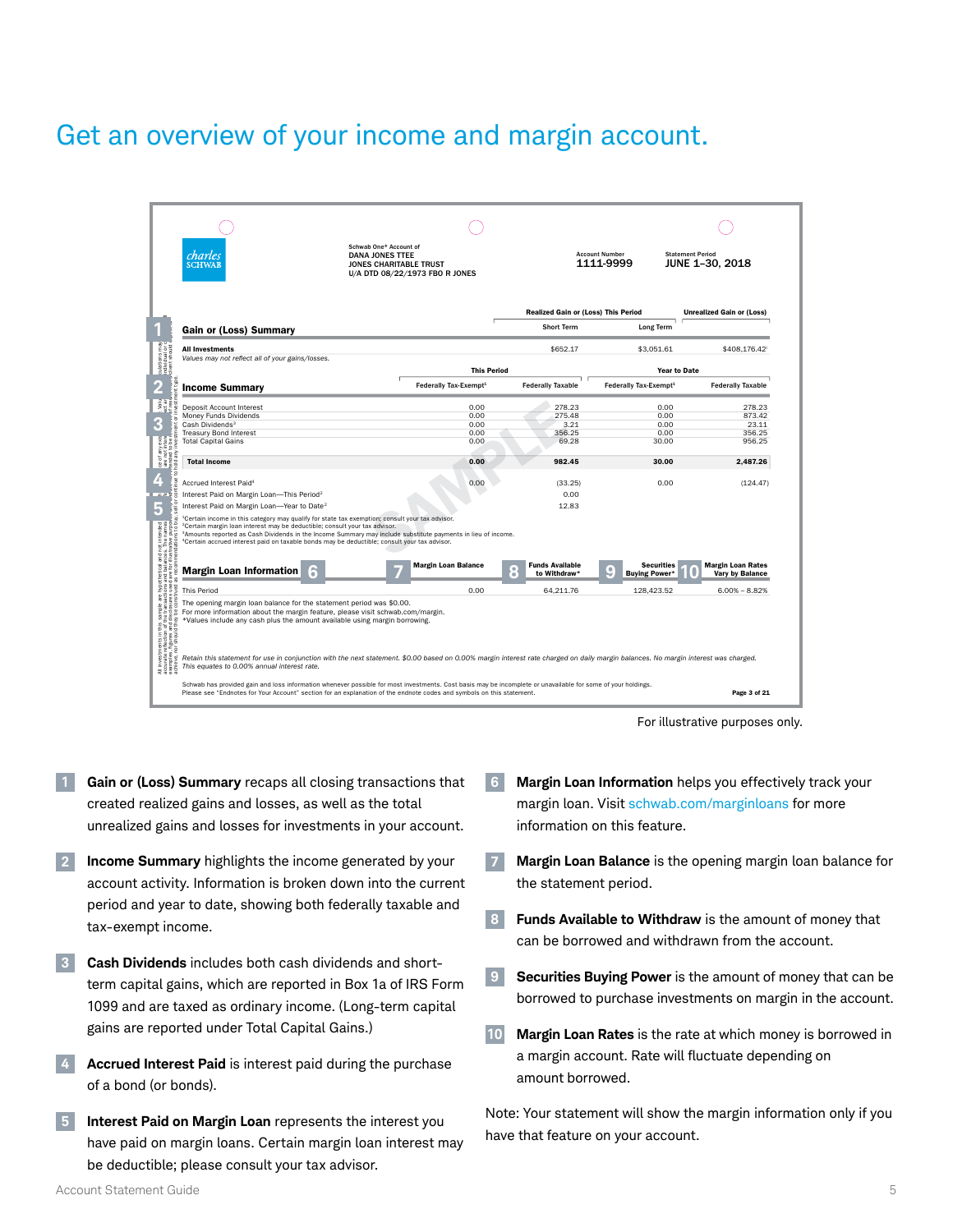# Get a summary of your cash and sweep activity.

| charles<br><b>SCHWAB</b>                                                                                                                                                                                                                                           | Schwab One <sup>®</sup> Account of<br><b>DANA JONES TTEE</b><br>JONES CHARITABLE TRUST<br>U/A DTD 08/22/1973 FBO R JONES | <b>Account Number</b><br>1111-9999 | <b>Statement Period</b><br>JUNE 1-30, 2018                                          |  |
|--------------------------------------------------------------------------------------------------------------------------------------------------------------------------------------------------------------------------------------------------------------------|--------------------------------------------------------------------------------------------------------------------------|------------------------------------|-------------------------------------------------------------------------------------|--|
| <b>Cash Transactions Summary</b>                                                                                                                                                                                                                                   |                                                                                                                          | <b>This Period</b>                 | <b>Year to Date</b>                                                                 |  |
| Starting Cash*                                                                                                                                                                                                                                                     |                                                                                                                          | \$38,017.38                        | \$626,024.22                                                                        |  |
| Deposits and Other Cash Credits<br><b>Investments Sold</b><br>Dividends and Interest                                                                                                                                                                               |                                                                                                                          | 0.00<br>37,014.77<br>982.45        | 10,000.00<br>65,872.89                                                              |  |
| Withdrawals and Other Debits<br><b>Investments Purchased</b>                                                                                                                                                                                                       |                                                                                                                          | (889.90)<br>(30, 200.47)           |                                                                                     |  |
| Fees and Charges                                                                                                                                                                                                                                                   |                                                                                                                          | (70.15)                            |                                                                                     |  |
| <b>Total Cash Transaction Detail</b>                                                                                                                                                                                                                               |                                                                                                                          | 6.836.70                           | 5,500.00<br>(2,920.00)<br>(659, 482.73)<br>(140.30)<br>(581, 170.14)<br>\$44,854.08 |  |
| Ending Cash*                                                                                                                                                                                                                                                       |                                                                                                                          | \$44,854.08                        |                                                                                     |  |
| a of any existing entity. Values a<br>re not intended to reflect any ex<br>inded to be reflective of results<br>id any investment or investment<br><b>Investment Detail - Cash and Bank Sweep</b>                                                                  | *Cash (includes any cash debit balance) held in your account plus the value of any cash invested in a sweep money fund.  |                                    |                                                                                     |  |
| share price of<br>conal and are<br>are not intendent<br>titriue to hold<br>$\frac{5}{2}$<br>Cash                                                                                                                                                                   | <b>Starting Balance</b>                                                                                                  | <b>Ending Balance</b>              | 5<br>% of Account Assets                                                            |  |
| Cash                                                                                                                                                                                                                                                               | 0.00                                                                                                                     | 2.631.64                           | 1%                                                                                  |  |
| <b>Total Cash</b>                                                                                                                                                                                                                                                  | 0.00                                                                                                                     | 2.631.64                           | 1%                                                                                  |  |
| <b>Bank Sweep</b>                                                                                                                                                                                                                                                  | <b>Starting Balance</b>                                                                                                  | <b>Ending Balance</b>              | % of Account Assets                                                                 |  |
| Bank Sweep <sup>x, 2</sup>                                                                                                                                                                                                                                         | 0.00                                                                                                                     | 62.222.44                          | 1%                                                                                  |  |
| <b>Total Bank Sweep</b>                                                                                                                                                                                                                                            | 0.00                                                                                                                     | 62,222.44                          | 1%                                                                                  |  |
| All investments in this sample are hypothetical and not intended to reflect accounte reflection of the transactions and balances . The names used are accurate reflection of the transactions and balances . The names used ar<br><b>Total Cash and Bank Sweep</b> |                                                                                                                          | \$64,854.08                        | 2%                                                                                  |  |

For illustrative purposes only.

- **1 Cash Transactions Summary** is the detailed breakdown of all activity impacting cash or sweep balances.
- **2 Deposits, Investments Sold, and Dividends and Interest**  shows additions or credits to cash that occurred during the period.
- **3 Withdrawals, Investments Purchased, and Fees** displays the subtractions or debits to cash that occurred during the period.
- **4 Starting and Ending Balance** represent the cash and sweep balances at the beginning and end of the period, to aid in reconciliation.
- **5 % of Account Assets** displays the amount of the portfolio holding cash or sweep.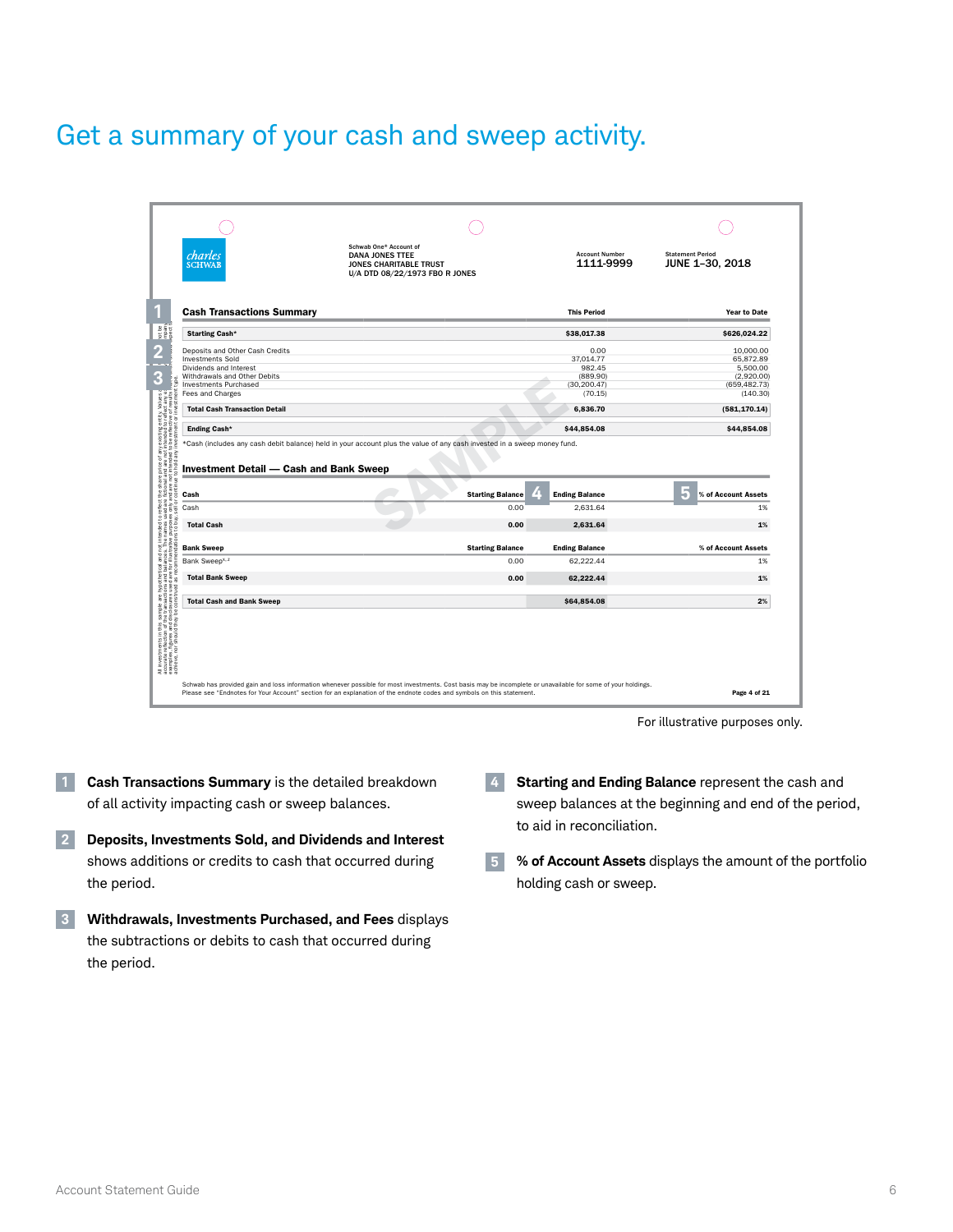#### Quickly view detailed information on your current assets.



For illustrative purposes only.

- **1 Cost Basis** represents the amount paid for the investment, including applicable commissions, fees, and adjustments.
- **2 Adjusted Cost Basis** shows the amortized cost basis (for bonds bought at a premium) or the accreted cost basis (for bonds bought at a discount).
- **3 Unrealized Gain or (Loss)** is the increase (or decrease) in the value of a stock or other investment that is not realized because the investment has not been sold. It is calculated by subtracting the Cost Basis or Adjusted Cost Basis from the Market Value.
- **4 Yield to Maturity** represents the average annual return on a fixed income investment, assuming the investment is held to maturity and all interest payments are reinvested at the same rate. This value is calculated based on the original cost basis and does not account for amortization and accretion.
- **5 Accrued Interest** represents the interest for your fixed income holdings that has accrued but has not yet been received.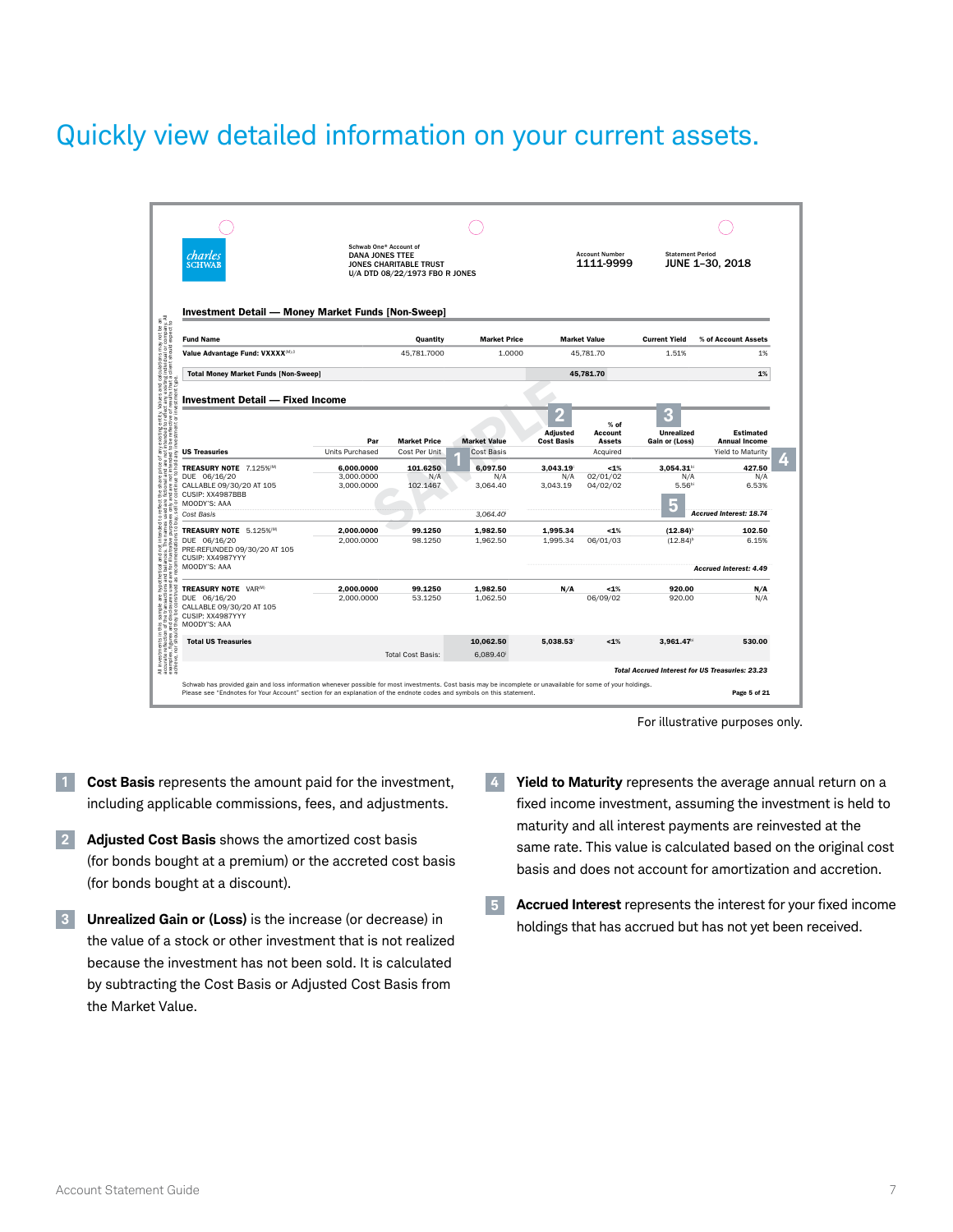# Quickly view detailed information on your current assets. (Continued)

| <b>Investment Detail - Equities</b> |                 |                          |                     |                                    |                                     |                                                    |                                   |
|-------------------------------------|-----------------|--------------------------|---------------------|------------------------------------|-------------------------------------|----------------------------------------------------|-----------------------------------|
|                                     | Quantity        | <b>Market Price</b>      | <b>Market Value</b> | $%$ of<br>Account<br><b>Assets</b> | <b>Unrealized</b><br>Gain or (Loss) | 6<br><b>Estimated</b><br>Yield                     | Estimated<br><b>Annual Income</b> |
| <b>Equities</b>                     | Units Purchased | Cost Per Share           | Cost Basis          | Acquired                           |                                     | <b>Holding Days</b>                                | <b>Holding Period</b>             |
| <b>AMERICAN MANUFACTURING 6.40%</b> | 600.0000        | 26.0000                  | 15.600.00           | $-1%$                              | (2,400.00)                          | 2.70%                                              | 96.00                             |
| PERPETUAL MATURITY                  | 600,0000        | 30,0000                  | 18,000.00           | 02/26/01                           | (2,400.00)                          | 1.585                                              | Long-Term                         |
| <b>SER M PFD</b><br>SYMBOL: ANM+M   |                 |                          |                     |                                    |                                     |                                                    |                                   |
| <b>ENWORKS(M)</b>                   | 4.050.0000      | 102.5300                 | 415.246.50          | 13%                                | 11.320.00                           | 1.40%                                              | 160.00                            |
| SYMBOL: ENW                         | 1.850.0000      | 100.0500                 | 185.092.50          | 03/25/05                           | 4.588.00                            | 97                                                 | Short-Term                        |
| 1 NEW YORK SH REP 1 ORD             | 2.200.0000      | 99,4700                  | 218.834.00          | 05/10/02                           | 6.732.00                            | 1.147                                              | Long-Term                         |
| Cost Basis                          |                 |                          | 403.926.50          |                                    |                                     |                                                    |                                   |
| <b>NATIONAL COMPUTERS(M)</b>        | 2.000.0000      | 125.3846                 | 250.769.20          | 7%                                 | 52.769.20                           | 0.49%                                              | 100.00                            |
| SYMBOL: NCM                         | 2.000.0000      | 99,0000                  | 198,000,00          | 05/20/05                           | 52,769.20                           | 41                                                 | Short-Term                        |
| TELE-OPS(M)                         | 7.000.0000      | 81.2520                  | 568.763.70          | 17%                                | 121.196.10                          | 0.89%                                              | 200.00                            |
| SYMBOL: OPS                         | 3,000,0000      | 67,2234                  | 201.670.20          | 05/15/05                           | 42.085.80                           | 46                                                 | Short-Term                        |
| 1 ADR REP 3 ORD                     | 3,500.0000      | 70.2564                  | 245.897.40          | 05/12/05                           | 38.484.60                           | 49                                                 | Short-Term                        |
|                                     | 500,0000        | N/A                      | N/A                 | 02/26/01                           | N/A                                 | 1,585                                              | Long-Term                         |
| Cost Basis                          |                 |                          | 447,567.60          |                                    |                                     |                                                    | <b>Accrued Dividend: 100.00</b>   |
| <b>Total Equities</b>               |                 |                          | 1,250,379.40        | 37%                                | 142,259.60                          |                                                    | 556.00                            |
|                                     | ł               | <b>Total Cost Basis:</b> | 725.494.10          |                                    |                                     | <b>Total Accrued Dividend for Equities: 100.00</b> |                                   |

For illustrative purposes only.

**6 Estimated Yield** shows the amount of annual interest on a bond divided by the amount paid for it, expressed as a percentage.

**7 Estimated Annual Income** is a projection of dividend income that may be earned for a particular investment during the next 365 days.

**8 Total Cost Basis** is the total amount paid for the investment, calculated at the asset sub-category, category, or entire account level.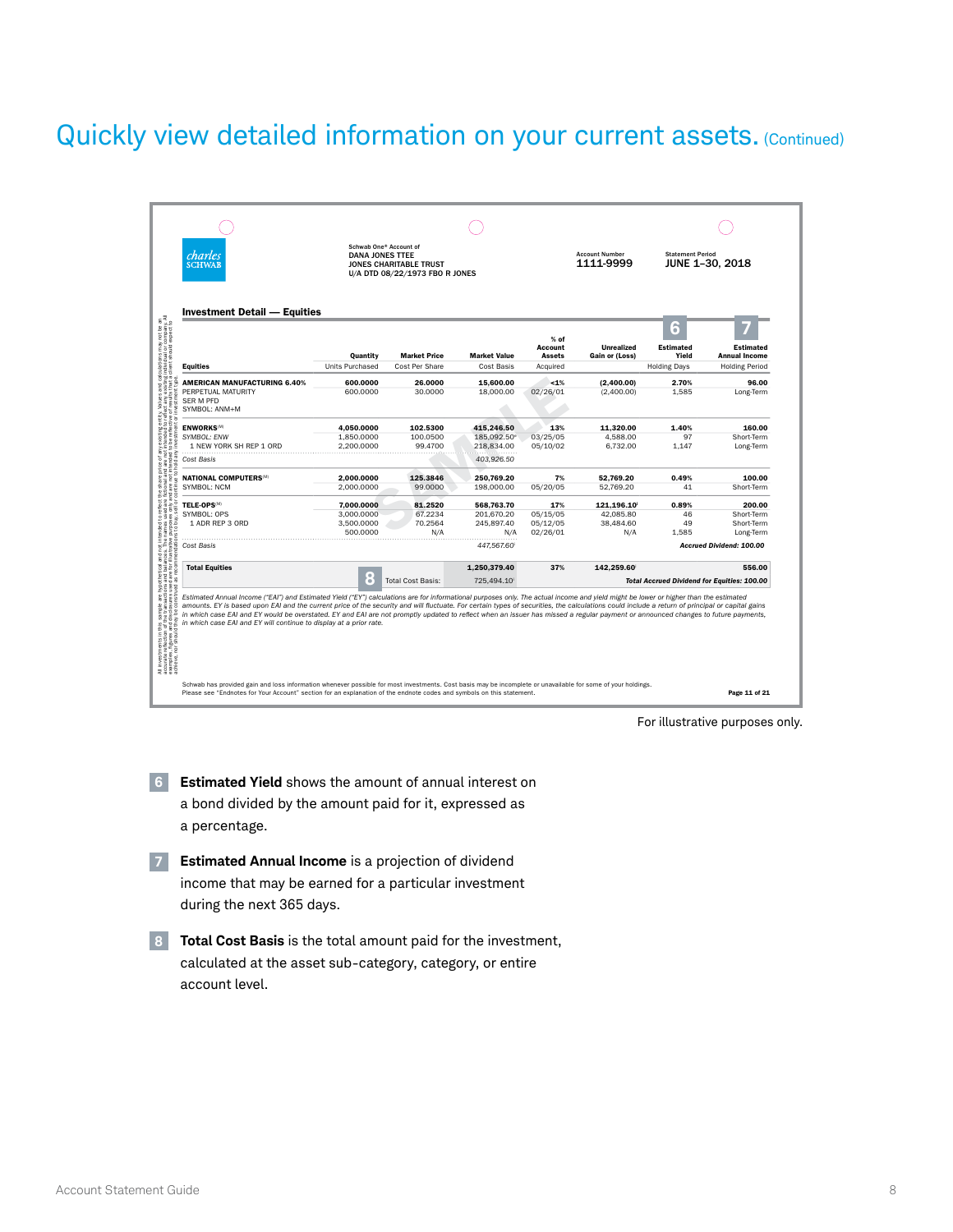# Find important data for tax planning and reporting.

| <b>Realized Gain or (Loss)</b>                                                                                                                                         |              | Acquired/           | Sold/           |                       |                                    | <b>Realized Gain</b>                                                 |
|------------------------------------------------------------------------------------------------------------------------------------------------------------------------|--------------|---------------------|-----------------|-----------------------|------------------------------------|----------------------------------------------------------------------|
| <b>Short Term</b>                                                                                                                                                      | Quantity/Par | Opened              | Closed          | <b>Total Proceeds</b> | Cost Basis                         | or (Loss)                                                            |
| NATIONAL COMPUTERS: NCM                                                                                                                                                | 50,0000      | 05/24/18            | 06/10/18        | 10.533.33             | 9.881.16                           | 652.17                                                               |
| <b>Total Short Term</b>                                                                                                                                                |              |                     |                 | 10,533.33             | 9,881.16                           | 652.17                                                               |
| g entity. Values and call<br>I to reflect any existing i<br>ective of results that a<br>ent or investment type.<br><b>Long Term</b>                                    | Quantity/Par | Acquired/<br>Opened | Sold/<br>Closed | <b>Total Proceeds</b> | n<br><b>Cost Basis</b><br>Adiusted | <b>Realized Gain</b><br>or (Loss)<br><b>A.R.A.A.A.A.</b><br>Adjusted |
| NATIONAL COMPUTERS: NCM                                                                                                                                                | 75,0000      | 09/03/91            | 06/10/18        | 15,800,00             | 12,600.00                          | 3.200.00                                                             |
| TREASURY NOTE 7.125% 10: XX4987BBB                                                                                                                                     | 5,000,0000   | 05/15/02            | 06/10/18        | 5.030.00              | 5.148.00                           | .<br>(118.00)                                                        |
|                                                                                                                                                                        |              |                     |                 |                       | 5,104.71                           | $(74.71)^b$                                                          |
| TREASURY NOTE 7.125% 10: XX4987BBB                                                                                                                                     | 5,000,0000   | 05/27/02            | 06/10/18        | 5.031.25              | 5.148.00                           | (116.75)                                                             |
|                                                                                                                                                                        |              |                     |                 |                       | 5,104.93                           | $(73.68)^t$                                                          |
| <b>Total Long Term</b>                                                                                                                                                 |              |                     |                 | 25.861.25             | 22.896.00                          | 2.965.25                                                             |
|                                                                                                                                                                        |              |                     |                 |                       | 22,809.64                          | 3,051.61                                                             |
| mple are hypothetical and not intended to<br>transactions and balances. The names us<br>teconstrued as recommendations to buy.<br><b>Total Realized Gain or (Loss)</b> |              |                     |                 | 36,394.58             | 32.777.16                          | 3,617.42                                                             |
|                                                                                                                                                                        |              |                     |                 |                       | 32.690.80                          | 3.703.78                                                             |

For illustrative purposes only.

- **1 Realized Gain or (Loss)** is shown for investments you've sold during the statement period. Sold investments are removed using the accounting method set within the account. This information can assist you in tax preparation and planning. Data for each closing transaction are displayed as one record, which means that multiple closing tax lots for the same investment are combined into one record.
- **2 Cost Basis** represents the amount paid for the investment, including applicable commissions, fees, and adjustments.
- **3 Adjusted Cost Basis** represents the amortized cost basis (for bonds bought at a premium) or the accreted cost basis (for bonds bought at a discount).
- **4 Adjusted Realized Gain or (Loss)** is the realized gain (or loss) that is calculated using the Adjusted Cost Basis.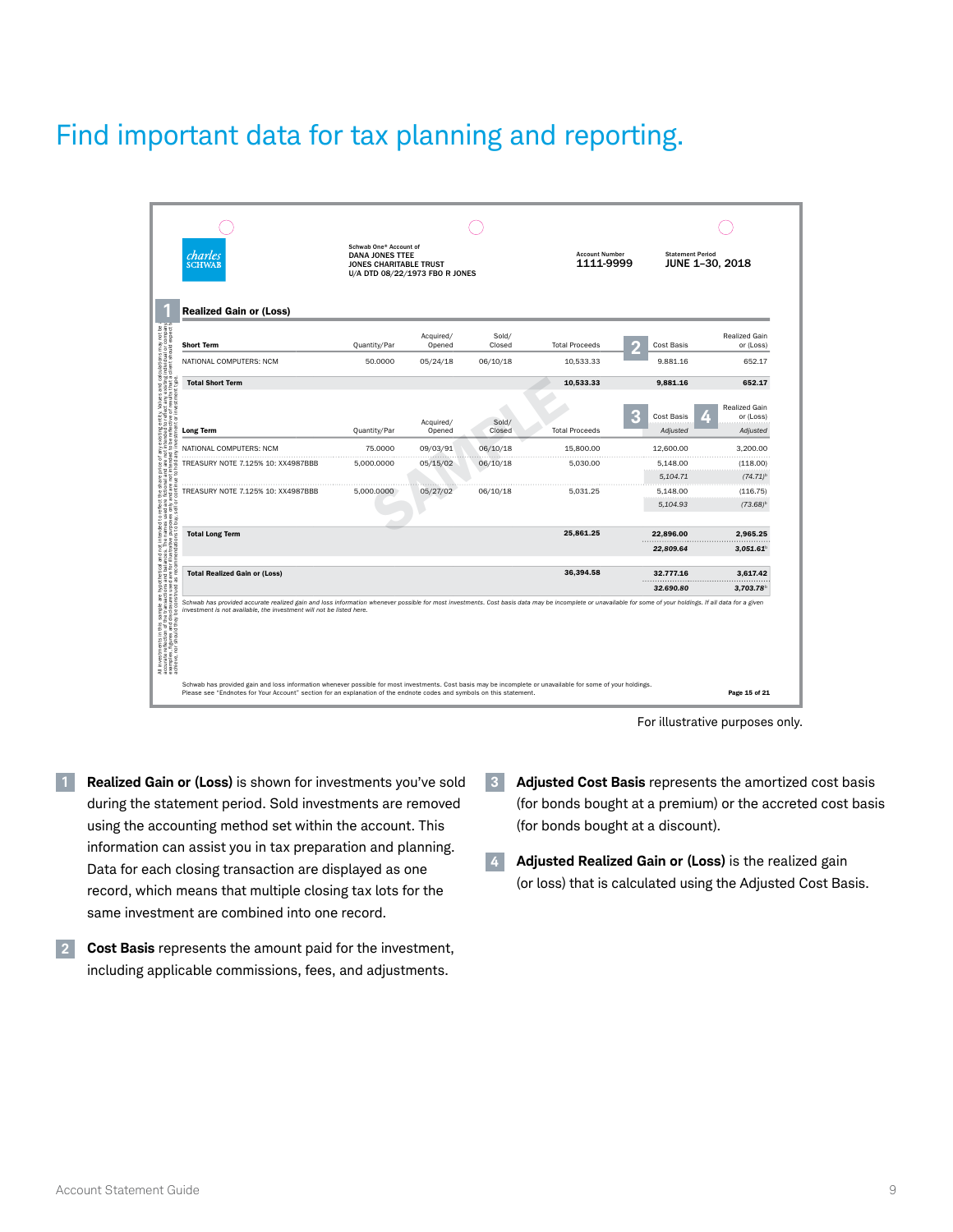#### Get a categorized view of monthly transactions.

| c <i>harles</i><br>schwai                                                                                                                                                                                                                     |                                                                                | Schwab One® Account of<br>DANA JONES TTEE<br><b>JONES CHARITABLE TRUST</b><br>U/A DTD 08/22/1973 FBO R JONES |                                                                                             |                                                                                         | unt Numbe<br>1111-9999                                                                                                                                         | ant Perind<br>JUNE 1-30, 2018                                                                                                                                                                                                                                                                                                                                                                              |                                |                                   |                                                         |                                                                     |                                                                                                                                                  |
|-----------------------------------------------------------------------------------------------------------------------------------------------------------------------------------------------------------------------------------------------|--------------------------------------------------------------------------------|--------------------------------------------------------------------------------------------------------------|---------------------------------------------------------------------------------------------|-----------------------------------------------------------------------------------------|----------------------------------------------------------------------------------------------------------------------------------------------------------------|------------------------------------------------------------------------------------------------------------------------------------------------------------------------------------------------------------------------------------------------------------------------------------------------------------------------------------------------------------------------------------------------------------|--------------------------------|-----------------------------------|---------------------------------------------------------|---------------------------------------------------------------------|--------------------------------------------------------------------------------------------------------------------------------------------------|
| Transaction Detail - Purchases & Sales (continued)<br><b>Bond Funds Activity</b><br>Settle Date<br><b>Trade Date</b><br>06/10/18<br>06/10/18<br><b>Total Bond Funds Activity</b><br><b>Equity Funds Activity</b><br>Settle Date<br>Trade Date | Trans<br>Reinvested Sh                                                         | Description<br><b>INCOME FUND:</b><br>Description                                                            | <i>charles</i><br>schwai                                                                    |                                                                                         |                                                                                                                                                                | Schwab One* Account of<br>DANA JONES TTEE<br><b>JONES CHARITARI E TRUST</b><br>U/A DTD 08/22/1973 FBO R JONES                                                                                                                                                                                                                                                                                              |                                | <b>Account Numbe</b><br>1111-9999 | Statement Perins<br>JUNE 1-30, 2018                     | C 1                                                                 |                                                                                                                                                  |
| 06/10/18<br>06/10/18<br><b>Total Equity Funds Activity</b><br><b>Total Purchases &amp; Sales</b><br><b>Transaction Detail - Deposits &amp; Withdrawals</b><br>Process<br>Transar<br>Date<br>Date                                              | <b>Reinvested Share</b><br>k<br>Activity                                       | <b>TWENTY-FIRST</b><br>Descrip                                                                               | Transaction<br>Date<br>06/10/18<br>06/10/18<br>06/10/18<br>06/10/18<br>08/17/19<br>06/17/18 | Process<br>Date<br>06/13/18<br>06/10/18<br>06/10/18<br>06/10/18<br>06/17/18<br>06/19/18 | Activity<br>Dividend<br>Cap Gain Rein<br>Div For Reinvest<br><b>Bond Interest</b><br>Bank Interest <sup>x, a</sup><br>Div For Reinvest                         | Transaction Detail - Dividends & Interest (including Money Market Fund dividends reinvested)<br>Description<br>SCHWAB MONEY MARKET FUND: SXXXX<br>INCOME FUND: YYXXX<br>TWENTY-FIRST FUND: YTENN<br><b><i>FREASURY NOT</i></b><br>BANK INT XXXXXXXXXXXXX<br>VALUE ADVANTAGE FUND: VXXX)                                                                                                                    |                                |                                   |                                                         | Credit/(Debit)<br>85.00<br>69.28<br>$\frac{3.21}{356.25}$<br>278.23 |                                                                                                                                                  |
| $\frac{06/19/18}{06/27/18}$<br>$\frac{06/19/18}{06/24/18}$<br><b>Total Deposits &amp; Withdrawals</b><br>The total deposits activity for the statement period was \$0.00. The total withdrawals a                                             | Funds Paid<br>Visa Purchas                                                     | <b>SCHWA</b><br>CLAY'S                                                                                       | <b>Total Dividends &amp; Interest</b><br>Transaction<br>Date<br>06/28/18                    | Process<br>Date<br>06/28/18                                                             | <b>Transaction Detail - Fees &amp; Charges</b><br>Activity<br>Service Fee                                                                                      | ۰<br>Description<br>ADVISED QTRLY FEE                                                                                                                                                                                                                                                                                                                                                                      |                                |                                   |                                                         | 982.45<br>Credit/(Debit)<br>(70.15)                                 |                                                                                                                                                  |
| Please see "Endnotes for Your Account" section for an explanation of the endnote                                                                                                                                                              | Schwab has provided gain and loss information whenever possible for most inves |                                                                                                              | <b>Total Fees &amp; Charges</b><br>Settle Date<br>06/28/18<br><b>Total Transfers</b>        | <b>Trade Date</b><br>06/28/18                                                           | â<br><b>Transaction Detail - Transfers</b><br>Transaction<br>Account Transfer                                                                                  | Description<br>HOTEL CORP                                                                                                                                                                                                                                                                                                                                                                                  |                                | Quantity<br>100,0000              | <b>Holt Price</b><br>32,0000                            | (70.15)<br><b>Total Amount</b><br>3,200.00                          |                                                                                                                                                  |
|                                                                                                                                                                                                                                               |                                                                                |                                                                                                              | Schwah has newlded o<br>Please see "Endnotes fo                                             |                                                                                         | <i>charles</i><br>schwai<br><b>Bank Sweep Activity</b>                                                                                                         | Schwab One® Account of<br>DANA JONES TTEE<br><b>JONES CHARITABLE TRUST</b>                                                                                                                                                                                                                                                                                                                                 | U/A DTD 08/22/1973 FBO R JONES |                                   | Account Number<br>1111-9999                             | <b>Statement Period</b>                                             | JUNE 1-30, 2018                                                                                                                                  |
|                                                                                                                                                                                                                                               |                                                                                |                                                                                                              |                                                                                             | į                                                                                       | Transaction<br>Date<br><b>Opening Bala</b><br>06/10/18<br>06/17/18<br>06/17/18<br>$\frac{06/17/18}{06/17/18}$<br>06/17/18<br>06/28/18<br><b>Total Activity</b> | Transaction<br>Description<br>BANK CREDIT FROM BROKERAGE <sup>x, 1</sup><br>Auto Transfer<br>Auto Transfer<br><b>RANK CREDIT FROM RROKERAGE?</b><br><b>BANK INTEREST</b><br>Interest Paid*<br><b>BANK CREDIT FROM BROKERAGE</b><br>Auto Transfe<br><b>BANK TRANSFER TO BROKERAGE</b><br>Auto Transfer<br>Auto Transfer<br>Auto Transfer<br><b>BANK TRANSFER TO BROKERAGE</b><br>BANK TRANSFER TO BROKERAGE |                                |                                   | Withdrawal<br>863.54<br>$\frac{70.15}{26.36}$<br>960.05 | Deposit<br>20,132.68<br>192.89<br>278.23<br>356.25<br>20,960.05     | Ralance <sup>x</sup><br>0.00<br>20,132.68<br>20.325.57<br>20,603.80<br>20,960.05<br>20,096.51<br>20,026.36                                       |
|                                                                                                                                                                                                                                               |                                                                                |                                                                                                              |                                                                                             |                                                                                         | Ending Balance                                                                                                                                                 |                                                                                                                                                                                                                                                                                                                                                                                                            |                                |                                   |                                                         |                                                                     | 20,000.00<br>For illustrative purposes only                                                                                                      |
| ion Detail shows detailed transaction information,<br>quantities, prices, and trade and settlement dates.<br>s vou review monthly transactions against the                                                                                    |                                                                                |                                                                                                              |                                                                                             |                                                                                         |                                                                                                                                                                | $\overline{4}$                                                                                                                                                                                                                                                                                                                                                                                             |                                |                                   |                                                         |                                                                     | Dividends & Interest represents dividends, in<br>capital gains distributions. It also includes m<br>income such as cash and non-cash liquidation |

For illustrative purposes only.

- **1 Transaction Detail** shows detailed transaction information, including quantities, prices, and trade and settlement dates. This helps you review monthly transactions against the Change in Account Value section. *Pending transactions are not included in account value.*
- **2 Purchases & Sales** represents all buy and sell transactions within the statement period.
- **3 Deposits & Withdrawals** represents all non-securities deposits and withdrawals made, including Visa® and miscellaneous credit/debit transactions, ATM fees, journal credits from and debits made to your other Schwab accounts, and any Schwab One® checks written from your account.
- **4 Dividends & Interest** represents dividends, interest, and capital gains distributions. It also includes miscellaneous income such as cash and non-cash liquidations, forfeitures, return of capital, and partnership distributions.
	- **5 Fees & Charges** represents all fees charged, including advised service fees and fee adjustments made to the account.
	- **6 Transfers** represents the total dollar value of investments transferred in or out of your account as of the date of the transfer.
	- **7 Bank Sweep Activity** outlines all of your transactions specific to cash sweep activity for the entire statement period. It will also show balances swept from the account (withdrawals) and amounts swept to the account (deposits). Interest will be paid once a month and appear as bank interest.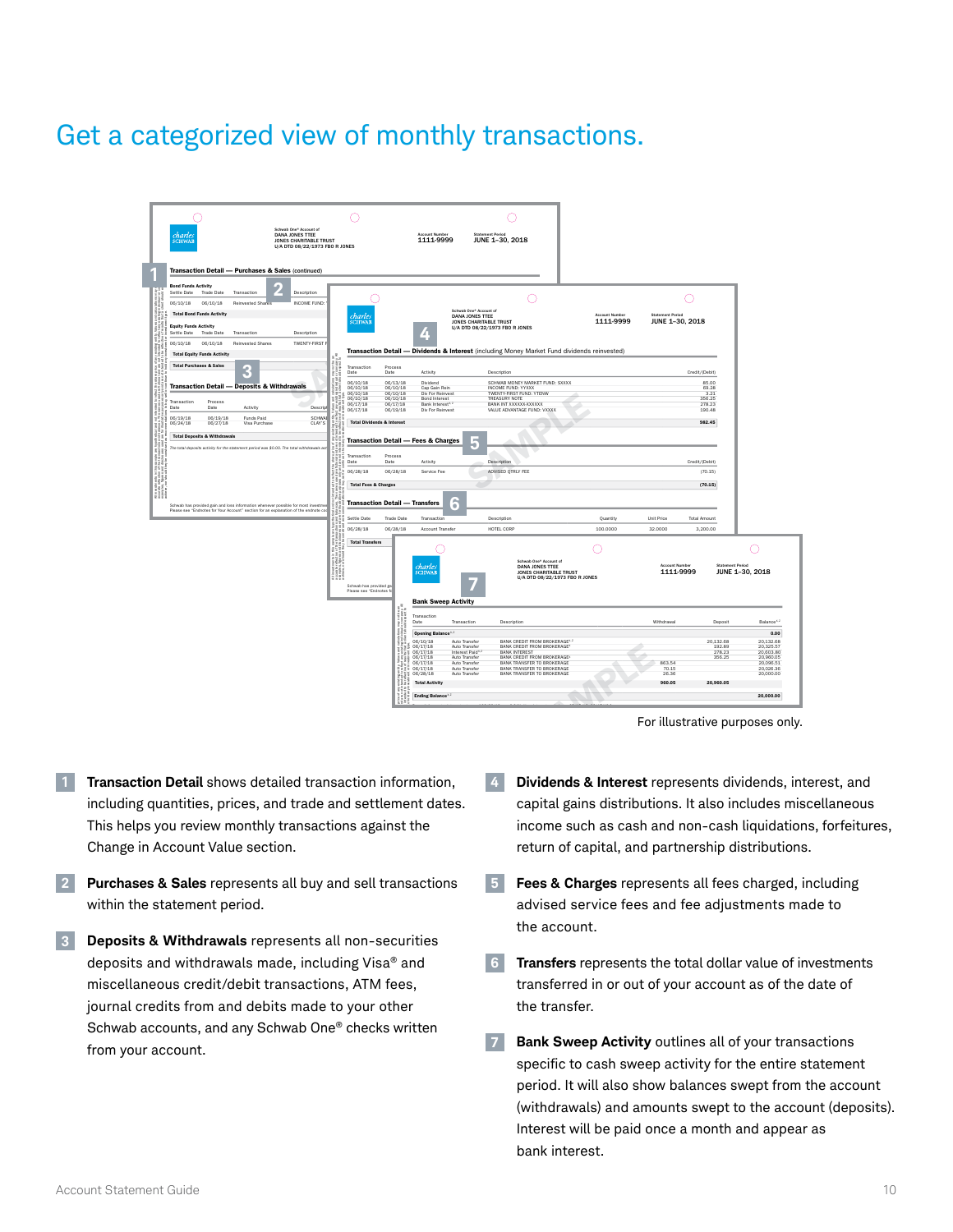# Stay up to date with pending transactions.

|                                                                                                                                                                                                                                      | Schwab One® Account of<br>charles<br><b>DANA JONES TTEE</b><br><b>SCHWAB</b><br><b>JONES CHARITABLE TRUST</b><br>U/A DTD 08/22/1973 FBO R JONES                                                                                                                                                                                                                                                                                                                            |                                                                                                                                                              | <b>Account Number</b><br>1111-9999                                                                                                                                                                                                                                                    | <b>Statement Period</b><br>JUNE 1-30, 2018 |                          |                        |                                      |                            |
|--------------------------------------------------------------------------------------------------------------------------------------------------------------------------------------------------------------------------------------|----------------------------------------------------------------------------------------------------------------------------------------------------------------------------------------------------------------------------------------------------------------------------------------------------------------------------------------------------------------------------------------------------------------------------------------------------------------------------|--------------------------------------------------------------------------------------------------------------------------------------------------------------|---------------------------------------------------------------------------------------------------------------------------------------------------------------------------------------------------------------------------------------------------------------------------------------|--------------------------------------------|--------------------------|------------------------|--------------------------------------|----------------------------|
|                                                                                                                                                                                                                                      | <b>Bank Sweep Activity</b>                                                                                                                                                                                                                                                                                                                                                                                                                                                 |                                                                                                                                                              |                                                                                                                                                                                                                                                                                       |                                            |                          |                        |                                      |                            |
|                                                                                                                                                                                                                                      | Transaction<br>Date<br>Transaction<br>Description                                                                                                                                                                                                                                                                                                                                                                                                                          |                                                                                                                                                              |                                                                                                                                                                                                                                                                                       |                                            |                          |                        |                                      |                            |
|                                                                                                                                                                                                                                      | <b>Opening Balance</b> <sup>x, z</sup>                                                                                                                                                                                                                                                                                                                                                                                                                                     |                                                                                                                                                              |                                                                                                                                                                                                                                                                                       |                                            |                          |                        |                                      |                            |
| s price of any existing entity. Values and calculations may not be an<br>A relation of the price of the price of the state of the state of the state of the state.<br>A internated in the match to need of the will be that a circui | 06/10/18<br>Auto Transfer<br><b>BANK CREDIT FROM BROKERAGE</b><br>06/17/18<br>Auto Transfer<br>BANK CREDIT FROM BROKERAGE<br>Interest Paid <sup>x, z</sup><br>06/17/18<br><b>BANK INTEREST</b><br>06/17/18<br>Auto Transfer<br>BANK CREDIT FROM BROKERAGE<br>06/17/18<br>Auto Transfer<br>BANK TRANSFER TO BROKERAGE<br>06/17/18<br>Auto Transfer<br>BANK TRANSFER TO BROKERAGE<br><b>BANK TRANSFER TO BROKERAGE</b><br>06/28/18<br>Auto Transfer<br><b>Total Activity</b> | charles<br><b>SCHWAB</b><br><b>Pending Corporate Actions</b>                                                                                                 | Schwab One® Account of<br><b>DANA JONES TTEE</b><br>JONES CHARITABLE TRUST                                                                                                                                                                                                            | U/A DTD 08/22/1973 FBO R JONES             |                          | <b>Account Number</b>  | <b>Statement Period</b><br>1111-9999 | JUNE 1-30, 2018            |
|                                                                                                                                                                                                                                      | Ending Balance <sup>x, z</sup>                                                                                                                                                                                                                                                                                                                                                                                                                                             | $\begin{array}{c}\n\phantom{0}8 \\ \phantom{0}8 \\ \phantom{0}8 \\ \phantom{0}8 \\ \phantom{0}8\n\end{array}$                                                |                                                                                                                                                                                                                                                                                       |                                            |                          |                        |                                      |                            |
| 335.                                                                                                                                                                                                                                 | Deposit Accounts: Interest rate as of 06/28/18 was 0.01%. Your interest period was<br>Interest Adjust. on 06/17/18 included the amount of \$0.05 credited as of 05/27/18 to                                                                                                                                                                                                                                                                                                | <b>TeleOps</b>                                                                                                                                               | Transaction<br>Cash Dividend                                                                                                                                                                                                                                                          | Quantity<br>470.0000                       | Payable Date<br>07/15/18 | Rate per Share<br>0.15 | Share Distribution                   | Cash Distribution<br>70.50 |
|                                                                                                                                                                                                                                      | <b>Trades Pending Settlement</b>                                                                                                                                                                                                                                                                                                                                                                                                                                           | <b>Total Pending Corporate Actions</b>                                                                                                                       |                                                                                                                                                                                                                                                                                       |                                            |                          |                        |                                      | 70.50                      |
|                                                                                                                                                                                                                                      | O <sub>n</sub>                                                                                                                                                                                                                                                                                                                                                                                                                                                             | res and calculation<br>y existing individu<br>ats that a dient si<br>Pending transactions are not included in account value.                                 |                                                                                                                                                                                                                                                                                       |                                            |                          |                        |                                      |                            |
| I and not intended to<br>ances. The names<br>rillustrative purpos                                                                                                                                                                    | Transaction<br>400<br><b>National Computer: NCM</b><br>Bought                                                                                                                                                                                                                                                                                                                                                                                                              | B<br><b>Open Orders</b>                                                                                                                                      |                                                                                                                                                                                                                                                                                       |                                            |                          |                        |                                      |                            |
| 333                                                                                                                                                                                                                                  | <b>Total Trades Pending Settlement</b>                                                                                                                                                                                                                                                                                                                                                                                                                                     | You can change or cancel any open order by calling us.<br>ecistic<br>riterides<br>Orders expire as of close of business on the expiration date listed below. |                                                                                                                                                                                                                                                                                       |                                            |                          |                        |                                      |                            |
| hypotheti<br>oris and                                                                                                                                                                                                                | Pending transactions are not included in account value.                                                                                                                                                                                                                                                                                                                                                                                                                    |                                                                                                                                                              | Transaction                                                                                                                                                                                                                                                                           | Quantity                                   | Order Date               | Market Price           | Limit Price                          | Will Expire                |
| gğ                                                                                                                                                                                                                                   |                                                                                                                                                                                                                                                                                                                                                                                                                                                                            | e share price of any e<br>tilonal and are not int<br>lare not intended to t<br>snitnue to hold any int<br><b>TeleOps</b><br>222<br>-83                       | Buy                                                                                                                                                                                                                                                                                   | 1,000.0000                                 | 06/28/18                 | 43.15                  | 45                                   | 08/30/18                   |
|                                                                                                                                                                                                                                      | Schwab has provided gain and loss information whenever possible for most investme<br>Please see "Endnotes for Your Account" section for an explanation of the endnote co                                                                                                                                                                                                                                                                                                   | e a gee                                                                                                                                                      |                                                                                                                                                                                                                                                                                       |                                            |                          |                        |                                      |                            |
|                                                                                                                                                                                                                                      |                                                                                                                                                                                                                                                                                                                                                                                                                                                                            |                                                                                                                                                              | Schwab has provided gain and loss information whenever possible for most investments. Cost basis may be incomplete or unavailable for some of your holdings.<br>Please see "Endnotes for Your Account" section for an explanation of the endnote codes and symbols on this statement. |                                            |                          |                        |                                      | Page 20 of 21              |

For illustrative purposes only.

- **1 Trades Pending Settlement** lists trades that were executed but not yet settled by the last day of the statement period.
- **2 Pending Corporate Actions** lists all corporate actions that are pending (e.g., pending dividends) as of the last day of the statement period.
- **3 Open Orders** lists all outstanding open orders on your account.

Note: Transactions listed in these sections are not included in the Ending Account Value.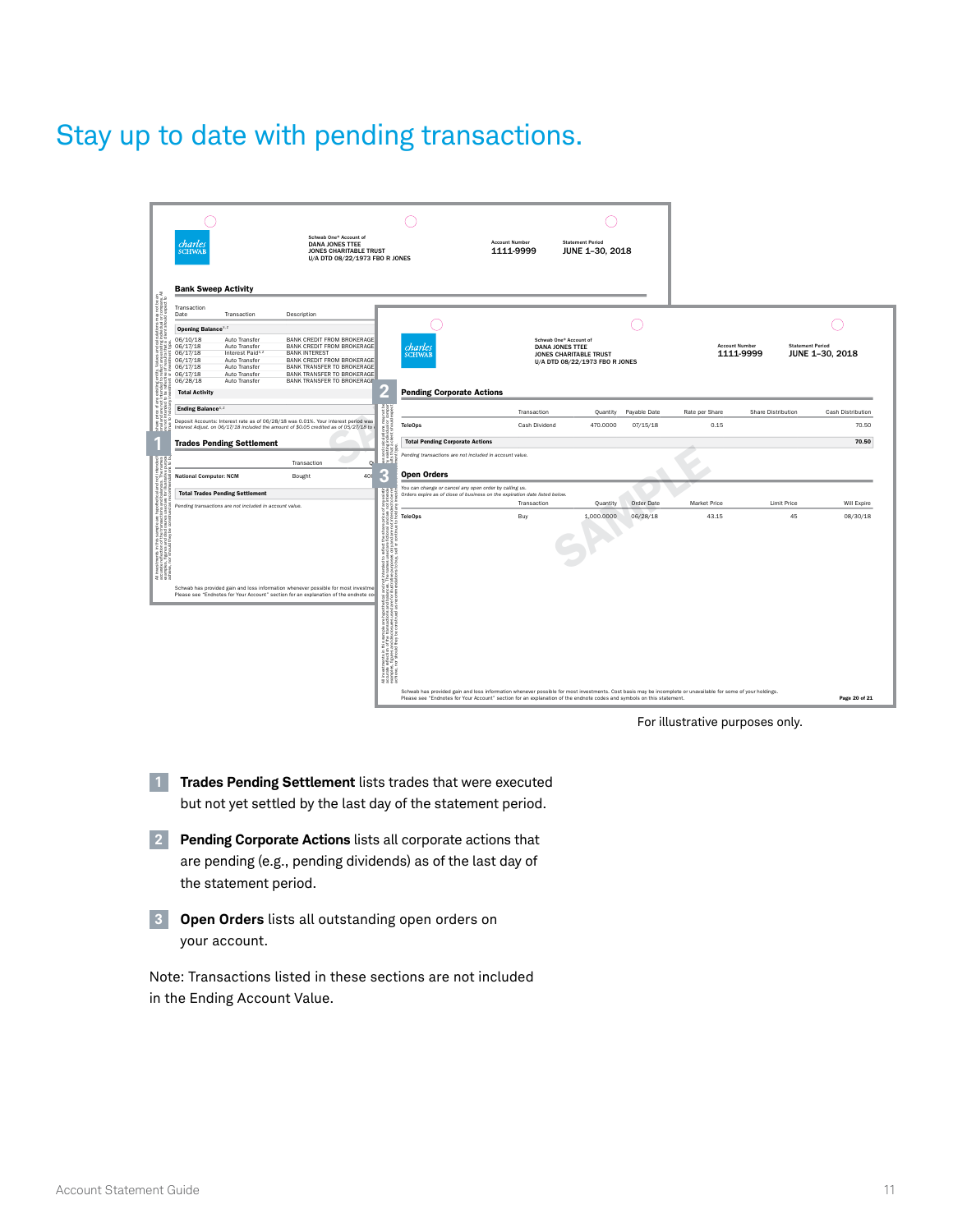# Go online to access your statement anytime, anywhere.

| charles<br>sCHWAB | <b>Accounts</b>                                                          | Trade                                          | <b>Research</b>                                 | <b>Products</b>                                                       | Guidance                       | <b>Service</b>    | $\mathbb{M}$ v                                                                                   | ⋿                                | ℯ<br>Search                                          |   | $\alpha$                             | Log              |
|-------------------|--------------------------------------------------------------------------|------------------------------------------------|-------------------------------------------------|-----------------------------------------------------------------------|--------------------------------|-------------------|--------------------------------------------------------------------------------------------------|----------------------------------|------------------------------------------------------|---|--------------------------------------|------------------|
| Summary           | <b>Balances</b>                                                          | <b>Positions</b>                               | <b>Equity Awards</b>                            | <b>Portfolio Performance</b>                                          | History                        | <b>Statements</b> | <b>Transfers &amp; Payments</b>                                                                  |                                  |                                                      |   |                                      |                  |
|                   |                                                                          |                                                |                                                 |                                                                       |                                |                   |                                                                                                  |                                  | Page last updated: 01:48 PM ET, 05/10/2019 C Refresh | ド |                                      | $\mathbf{p}$ Pri |
| п                 |                                                                          |                                                |                                                 | Let us know what you think. Your feedback is important. Give feedback |                                |                   |                                                                                                  |                                  |                                                      |   |                                      | ×                |
| <b>Account</b>    | <b>Individual</b><br>Document Type<br>$\triangledown$ Statements $\odot$ | <b>Select All</b><br>$\Box$ Tax Forms $\Omega$ | 1111-9999 $\sim$                                | Date Range<br>Custom<br>$\Box$ Letters $\odot$                        | $\Box$ Reports & Plans $\odot$ | v                 | From mm/dd/yyyy<br>01/31/2018<br>鹽<br>Maximum range is 10 years<br>$\Box$ Trade Confirms $\odot$ | To mm/dd/yyyy<br>06/30/2018<br>僵 |                                                      |   | <b>Search</b>                        |                  |
|                   |                                                                          |                                                | 6 document(s) found from 1/31/2018 to 6/30/2018 |                                                                       |                                |                   |                                                                                                  |                                  |                                                      |   | <b>图 Update paperless preference</b> |                  |
| Date              |                                                                          | <b>Document Type</b>                           |                                                 | Account                                                               |                                |                   | <b>Document Name</b>                                                                             |                                  |                                                      |   |                                      |                  |
| 6/30/2018         |                                                                          | <b>Statements</b>                              |                                                 | Individual 1111-9999                                                  |                                |                   | <b>囚</b> Brokerage Statement<br>$\perp$ Save                                                     |                                  | Regulatory Insert(s)                                 |   |                                      |                  |
| 5/31/2018         |                                                                          | <b>Statements</b>                              |                                                 | Individual 1111-9999                                                  |                                |                   | <b>ロ</b> Brokerage Statement<br>$\perp$ Save                                                     |                                  |                                                      |   |                                      |                  |
| 4/30/2018         |                                                                          | <b>Statements</b>                              |                                                 | Individual 1111-9999                                                  |                                |                   | <b>囚</b> Brokerage Statement<br>$\perp$ Save                                                     |                                  |                                                      |   |                                      |                  |
| 3/31/2018         |                                                                          | <b>Statements</b>                              |                                                 | Individual 1111-9999                                                  |                                |                   | <b>囚</b> Brokerage Statement<br>$\perp$ Save                                                     |                                  | Regulatory Insert(s)                                 |   |                                      |                  |
| 2/28/2018         |                                                                          | <b>Statements</b>                              |                                                 | Individual 1111-9999                                                  |                                |                   | <b>E</b> Brokerage Statement                                                                     |                                  |                                                      |   |                                      |                  |

For illustrative purposes only.

#### **Current. Comprehensive. Easy to find.**

View your Schwab Premium Statement™ online to manage your accounts with even greater speed and convenience. Your online statement lets you:

- View up to 10 years of archived statements on our secure website.
- Print a paper statement anytime, 24/7.
- Reduce clutter and manage your information with ease.

To view or download your statements, visit [schwab.com/estatement](http://www.schwab.com/estatement).

You can also save time and paper by turning off the paper duplicates option-just go to [schwab.com/paperless](http://www.schwab.com/paperless).